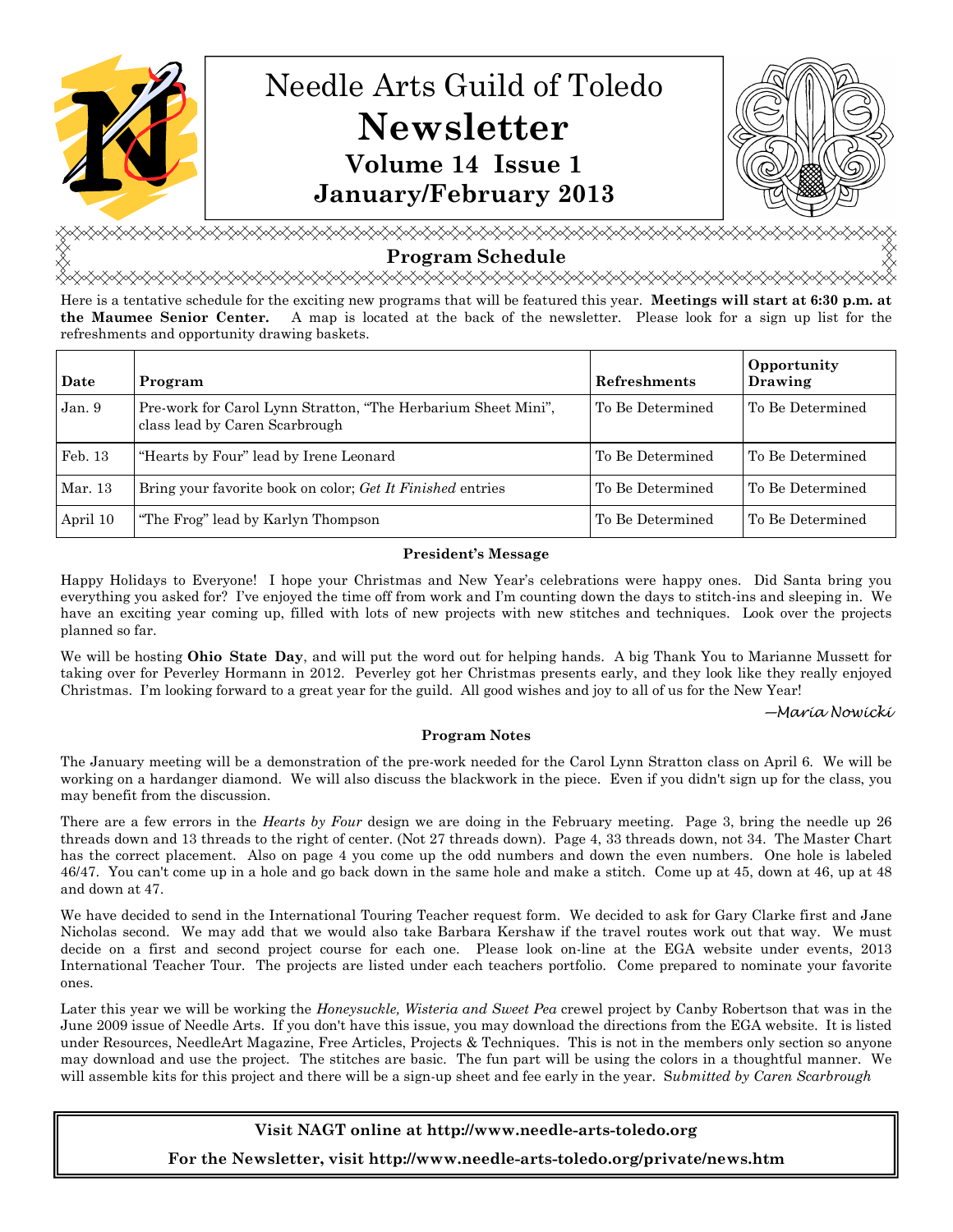

Here is a list of events besides our monthly meetings that you may find interesting. Further info may be obtained from the EGA (www.egausa.org) or GLR (www.ega-glr.org) websites.

#### **Dates Event Information**

- $03/01/13 -$ *National Academy of Needlearts (NAN)*
- 03/05/13 *Seminar* - Assembly 2013. The seminar will be held in Troy, MI. Final registration deadline is January 15, 2013. For more information and class descriptions, visit www.needlearts.org/ Assembly
- 04/05/13 A lecture presented by Carol Lynn Stratton on Judging and Shows. Location to be announced.
- 04/06/13 *NAGT Spring Seminar*  "Herbarium Sheet Mini" by Carol Lynn Stratton. Location: 577 Foundation, Perrysburg, OH.
- $04/28/13 -$ 05/02/13 *Great Lakes Region (GLR) Seminar -* "Hoopin' Up in the Circle City" Hosted by the Indianapolis Chapter, the event will be held at the Indianapolis Marriott East, 7202 E. 21st St., Indianapolis, IN 46219. Final registration deadline is 2/1/2013 (late fees apply). For more information, contact the registrar, Trish Hickman at GLR.Seminar2013@yahoo.com, or by phone at 317-848-3689 before 8pm.
- 07/27/13 *Ohio State Day* Hosted by **NAGT**. Location: Nazareth Hall, Grand Rapids, OH. Further details and registration info will be posted after Marylyn Doyle and Jane Ellen Balzuweit have finished designing our piece. We hope to keep the cost between \$50-60. This will include the teacher fee, hall rental, kit fee, lunch, all day beverage bar and snack.
- $09/20/13 -$ 09/21/13 *NAGT 38th Annual Needlework Show*. Location: Sanger Branch Library, Toledo, OH.
- $10/05/13 -$ 10/12/13 *National (EGA) Seminar -* "Winner by a Stitch!" Hosted by EGA. Location: Louisville, KY. Contact: Gwen Nelson at mgtnelson@hotmail.com.

#### **Stitch-In**

The first Thursday of the month we meet at Timeless Stitches in Tecumseh usually arriving there around 11:30am, winter weather permitting. On the third Thursday of the month, we meet at Something Extra 2214 Tedrow in Toledo. The shop opens at noon. Other weeks, the locations change. Call Katherine Thompson or email Diane Myers for info.

#### **Attention Jane Austen Fans!**

You may want to sign up for the Jane Austen Stitching Society. In celebration of 200 years since the first publication of *Pride and Prejudice*, Gay Ann Rogers is offering a year of all things Jane. It's free! Visit www.gayannrogers.com for more information. *Submitted by Diane Myers*



#### **What Do They Mean By That?**

We have a few new members, so there may be some confusion over what we are talking about sometimes. Sue Wiemer recently told me that she joined the guild around the time that we were planning to host the GLR seminar. She didn't go to it thinking that she would go just go the next year, not realizing that it was a rare occurrence for us to host it. So here's a bit more info about a few things you'll hear about as you attend our meetings and read this newsletter.

*Seminars*: These multi-day sessions may be hosted by a local group or a region, as well as the National Seminar. GLR seminar is usually in the spring and National is usually in the fall. These can be expensive but are well worth it. You get several days with a professional needlework instructor and lots of opportunities to make new friends. See the GLR and/or the EGA websites for more information. This year's seminars are both within reasonable driving distance.

*State Day*: These mini-seminars usually lasts just one day, and often features an original piece designed for the event. It's another great opportunity to learn a fun project and make new friends from around the state and/or region. Not every state holds a State Day every year, and it has been a while since we've hosted one in our area.

*Correspondence Courses*: Group Correspondence Course (GCC) and Individual Courses are available. Teachers offer a variety of projects each year. Chapters may sponsor a GCC, and appoint a person to lead the project and act as coordinator. They contact the teacher and help answer any questions. Students work at their own pace at home (not in a class/seminar setting). There is a time limit (usually 6 months) to complete the project. The coordinator collects the pieces and sends them to the teacher for a critique. This is a great way to learn a new technique or stitch a piece that you may not get a chance to take at seminar.

*Secret Stitchers*: NAGT runs this annual program from June to the following June. Participants fill out a questionnaire with some information (birthday, favorite colors, etc.) and names are randomly drawn during our Potluck party. Throughout the year, you leave anonymous gifts and cards for your Secret Stitcher, and receive items as well. Names are revealed at the Potluck for the previous year before new names are drawn.

*Get It Finished*: Most of us start several projects and stop working on them when the next "shiny new toy" appears, or we complete the stitching but then throw it in a drawer for years because we never get it framed. The *Get It Finished*  program encourages you to complete your projects. You get a ticket for each piece completed for final display (framed picture, pillow, etc.). Larger pieces get multiple tickets. Each quarter (March, June, September and December), we bring the pieces to the meeting to award tickets. All tickets earned for the year are placed in a bag for prizes drawn at the December meeting. *Submitted by Su Pellitieri*

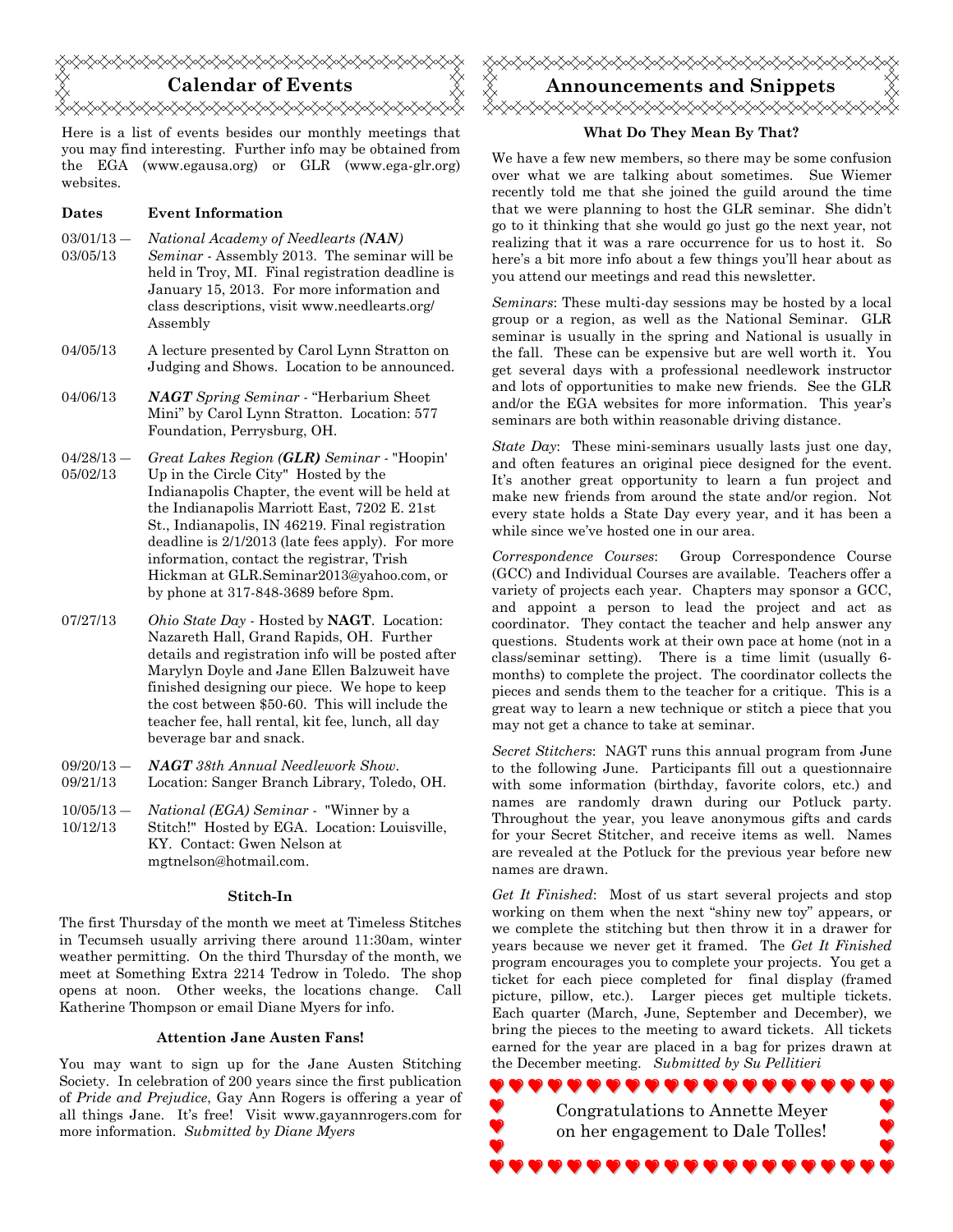

#### **New Year's Resolution**

It has been suggested by several people that we renew our contract program this year. This means at the January meeting you bring the project or projects you hope to get finished in 2013. We'll keep a list. This will provide motivation to get them done. In December, we will have prizes for those who have completed their contract. *Submitted by Caren Scarbrough*

#### **Needle Arts Guild of Toledo Scholarship**

A few years ago, guidelines were developed for members of our guild to apply for a need-based scholarship. The scholarship is to be used for an NAGT sponsored class (not State Day) and will cover supply fees as the guild already covers the teacher fees. For example, classes such as the ribbon embroidery with Deborah Mitek, the canvas stitch class with Ann Strite-Kurz, and the Herbarium Sheet with Carol Lynn Stratton are all guild sponsored classes. The applicant will write a short paragraph as to why she wants to take the class and submits it to the Education Chairman. (Our Education Chairman is Caren Scarbrough.) This is confidential and between the applicant and the Education Chairman only. If more than one person applies for the same class, two names will be drawn. The Chairman will decide who receives the scholarship. If the first choice cannot attend for some reason, the second will be offered the scholarship. The money will be taken directly from the treasury. The winner will be notified by phone or e-mail. The name will not be announced. The recipient agrees to finish and show the class project within one year. A member may only receive one scholarship per year. *Submitted by Diane Myers*

#### **The Herbarium Sheet**

Our April class with Carol Lynn Stratton is titled "The Herbarium Sheet". That got me wondering what is a herbarium? I did a little research and found that herbarium is a term used in botany for a collection of plant specimens which have been dried and mounted on a sheet of stiff white paper. The sheet may display an entire plant specimen, roots and all, or a flower specimen on a stem. The specimen is dried in a flower press between blotters or absorbent papers and then mounted on the sheet of paper. The sheet also includes a written description of the specimen, the common and scientific name, the location, surrounding habitat, color, and date. There are collection sites around the world holding thousands of these herbarium sheets organized for research and reference. The poet, Emily Dickenson, made a herbarium book as a young woman and it is only recently that Harvard University, the holder of the original, has allowed it to be photographed and reproduced for sale for \$155! Now I can look at the picture in my project kit with a better understanding. *Submitted by Diane Myers* 

#### **Memorials**

A few months ago, we collected money and made donations in memory of our members and friends, Kay Griffith and Sue Hojnacki. Our contributions appear on page 3 of the latest NeedleArts magazine. *Submitted by Diane Myers*

#### **More February Program Notes:** *Hearts By Four*

We will be starting this project at our February meeting, so it's time to get your supplies together. I would encourage everyone to check out our local shops for some of your supplies. Something Extra, located at 2214 Tedrow Rd. Toledo, OH 43614, (419) 385-7299, has a good selection of Splendor and Wildflower fibers. Timeless Stitches, located at 112 N. Evans, Suite 3, Tecumseh, MI 49286 (517) 423-0808, also has a selection of Splendor and Wildflower fibers. You can also get Congress Cloth here. If you're in the mood for a longer road trip, Homestead Needlearts, located at 12235 Saginaw Rd, Grand Blanc, MI (but see below!) carries all of the supplies for this project. It is about a 90 minute drive on US 23 from the Michigan-Ohio state line. For those stitchers ready to get started, there are a few mistakes in the directions, as noted on Page 1 under Program Notes. *Submitted by Irene Leonard* 

#### **Homestead Needlearts Is Moving!**

The Shop will be moving to the Grand Ridge Galleria on Holly Road in mid to late February! You may know Grand Ridge as the location of Da Edoardo's Restaurant, Craig Ryan Menswear and Big Apple Bagel. It's a beautiful location and they are looking forward to a larger suite! The move will happen in mid to late February. It's only one mile away from the current location. They will be open for business as usual until mid-February. Theresa did not give the number address of the new shop, but her phone number is 810-694- 3040 if you need more info. *Submitted by Diane Myers* 

#### **Sauder Village Quilt Show**

The 2013 Annual Quilt Show at Sauder Village in Archbold will be held Tuesday April 30 through Sunday, May 5. Guest artist Kim Diehl will lead workshops and lectures. Visit the website www.saudervillage.org/creativity/quilt\_show.asp for more information. You may also read up on and consider entering the quilt challenge titled "Veiled in Mystery". Fabric packs and rules for the challenge are available at Threads of Tradition, the quilt store at Sauder Village. You do not have to pay the entry fee to shop at the store. *Submitted by Diane Myers* 

#### **Sanger Branch Library News**

Erin Connoly at Sanger Branch Library has extended this invitation to our members. Bring your unfinished craft projects to work on and share your creative ideas (finished or unfinished) with other crafters. Join us for a real Pinterest experience! Have too many of or no longer need a certain craft supply? A supply swap area will be set up for you to exchange for something new. Join us for an afternoon of crafting, sharing, and swapping! Saturday, March 2, 2013, 10am-5pm. *Submitted by Diane Myers*

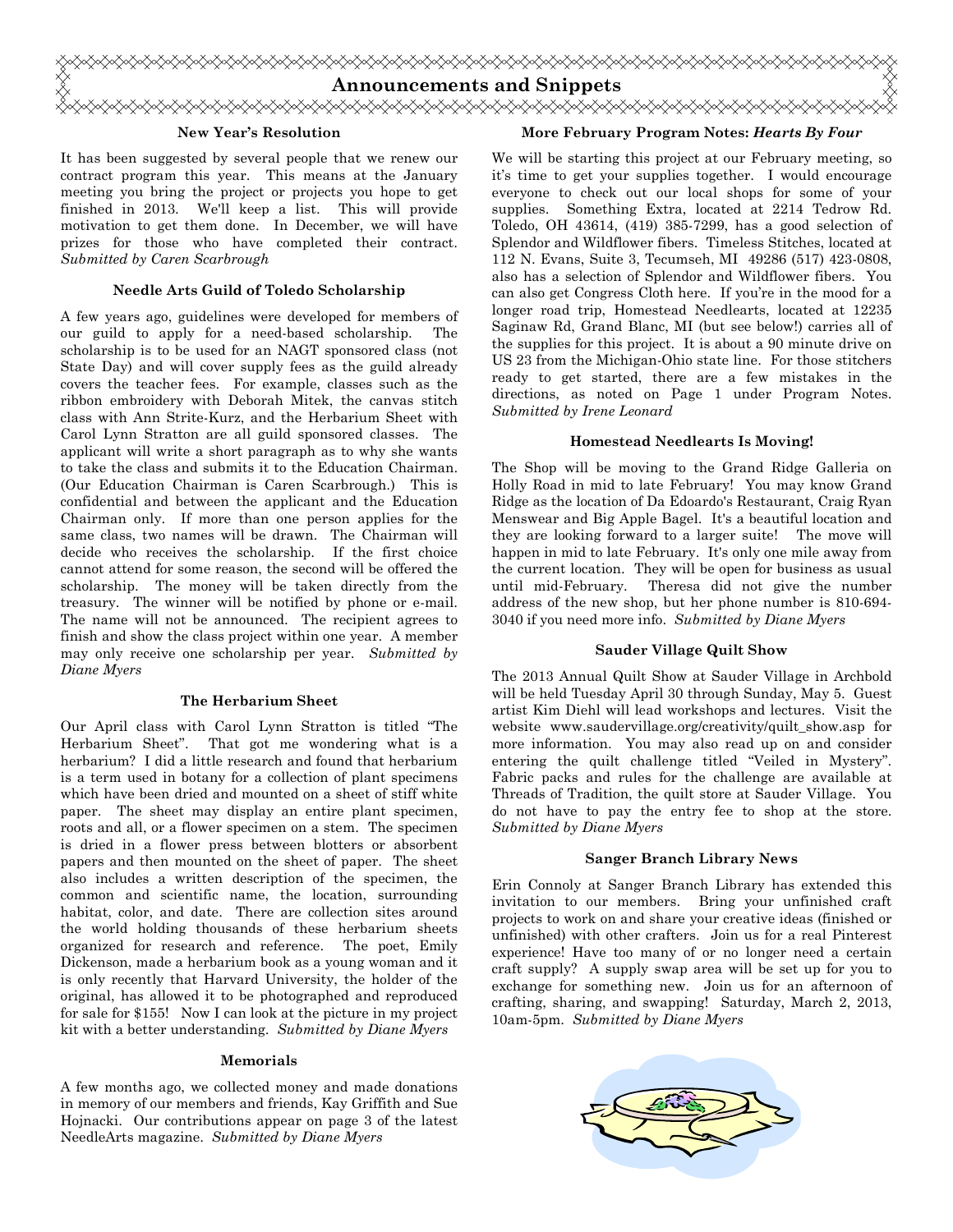### **Photo Gallery**



November 10 was another well received class sponsored by our guild. Deborah Mitek, member of Monguagon chapter and owner of Island Needlework Studio, taught an adaptation of a design by Yvonne Reitsma titled Christmas Ribbons and Silk Ribbon Poinsettias. The class was held at Way Public Library in Perrysburg and was attended by fourteen members. The ribbon embroidery project was stitched on white opalescent Lugana using River Silks overdyed silk ribbon along with #8 perle cotton, petite silk lame braid, bijoux, and beads. Instructions for two round ornaments and a stocking ornament were included. Bullion tipped lazy daisy, Japanese ribbon stitch, stem stitch, fly stitch, feather stitch and chain stitch were all used on the round ornament taught on Saturday. Lunch was potluck and was delicious, as usual. Pictured left to right: Sue Wiemer, Christine Hampshire, Irene Leonard, Instructor, Deborah Mitek, Su Pellitieri, Lee McLaird. *Photo by D. Myers* 



For our 2012 holiday wreath, our members stitched Toy ornaments. Baseball Mitt: Caren Scarbrough; Bear: Sue Wiemer; Jack In The Box: Lee McLaird, Ann Rorarius, Karlyn Thompson & Helen Zeller; Locomotive: Donna Cairns; Rocking Horse: Anna Kerlin; Santa's Toys & Tricycle: Diane Myers; Season's Greetings Train: Irene Leonard; Sled: Kathy Falgout; Toy: Barbara Hoyer; Toy Assortment: Julia Stange; Tree Train: Christine Hampshire. *Photo by S. Pellitieri* 



Marianne Mussett (right) installs the 2013 officers (L-R): Jennifer Miller, Secretary; Anna Kerlin, Treasurer; Annette Meyer, President-Elect; and Maria Nowicki, President. *Photo by S. Pellitieri*



Annette Meyer was our lucky winner this year. We voted to stitch the Wreath Leaves in 2013 and Mitten Ornaments in 2014. Instructions for the Wreath Leaves will be published in a future newsletter. *Photo by S. Pellitieri* 

![](_page_3_Picture_9.jpeg)

Here are just some of the lovely items on display for the December *Get It Finished* program. *Photo by S. Pellitieri*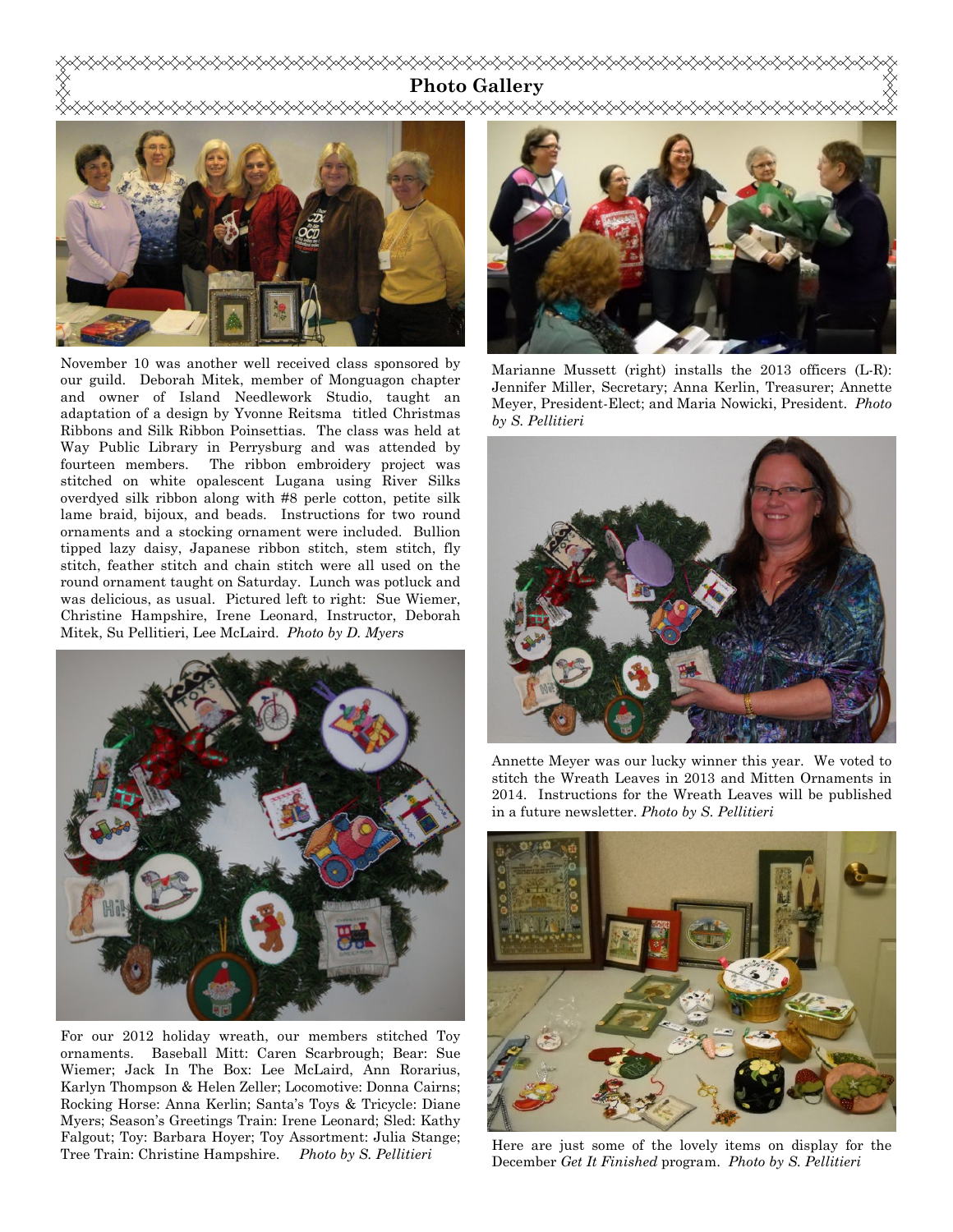*The NAGT Newsletter* is published six times per year (January, March, May, July, September, and November) by the Needle Arts Guild of Toledo (NAGT) chapter, The Embroiderers' Guild of America, Inc. The Editor welcomes comments, input, and story items. Please send them to the editor by the 25th of the month preceding publication.

Editor: Susan Pellitieri; 703 Butterfield Dr; Toledo, Ohio 43615, Phone: 419-382-1329, E-mail: NeedleArtsToledo@aol.com

EGA chapter newsletters may copy material contained in this publication except items which are noted and marked as copyrighted. Please credit this Chapter when due.

**MEMBERSHIP** in the Needle Arts Guild of Toledo is open to all embroiderers. New and renewing dues payments should be sent to: Diane Myers, 22045 W. River Road, Grand Rapids, Ohio 43522

**ANNUAL DUES** - NAGT annual dues of \$50 include: **Dues - Local chapter** 

- Bimonthly NAGT chapter newsletter
- Chapter meetings and programs
- Local chapter lending library
- Group correspondence course (additional fee required)
- **Dues Great Lakes Region (GLR)**
- GLR seminar (additional fee required)

**Dues - The Embroiderers' Guild of America, Inc. (EGA)** 

- Subscription to quarterly magazine, Needle Arts
- Individual correspondence courses for a fee
- National seminars for a fee

Members can attend optional local Chapter workshops presented by teachers contracted by the Chapter and paid for by workshop participants.

**MEETING CANCELLATION:** Monthly meetings are cancelled due to bad weather if the Toledo Public schools are closed. Tune into AM 1370 News radio in Toledo for school closings.

**GUESTS** are welcome at all meetings and may attend two meetings before being asked to join.

**NAME TAGS** must be worn at all meetings or pay a 25¢ fine. The fines collected go to general funds to help cover expenses.

**MEETINGS** are on the 2nd Wednesday of the month at 6:30pm in the Maumee Senior Center, 2430 Detroit Ave., Maumee OH 43537. The Google Map below labels Rte. 25/24 as S. Detroit Ave. south of the Ohio Turnpike, but it really is Anthony Wayne Trail.

# <del></del> **NAGT Officers and Board Members**

**President** Maria Nowicki 419-824-9631 nohiorn@aol.com

#### **President-Elect GLR Representative**

Annette Meyer 419-283-8746 nettie@buckeye-express.com

**Secretary**

Jennifer Miller 419-351-6276 jmiller@birchtreetitle.com

### **Treasurer**

Anna Kerlin 419-829-6752 akerlin@buckeye-express.com 419-385-0081

# **Outreach Chairman**

Christine Hampshire 419-698-0241 dhampshire@adelphia.net

**Welcoming Committee**  Marilyn Freeman 419-381-8782

**Membership 2013 Show Chairman Hospitality**  Diane Myers 419-832-9571 jrmyers@roadrunner.com

#### **Newsletter**  Susan Pellitieri 419-382-1329 NeedleArtsToledo@aol.com spellitieri@namsa.com

**Program Co-Chair Education**  Caren Scarbrough 419-278-2162 caren505@roadrunner.com

# **Program Co-Chair**

Cathy Studer 419-217-3077 treesong44@yahoo.com

#### **Historian**

Katherine Thompson kmthompson49@yahoo.com

 *indicates Voting Members Map courtesy of Google Map.* 

![](_page_4_Figure_39.jpeg)